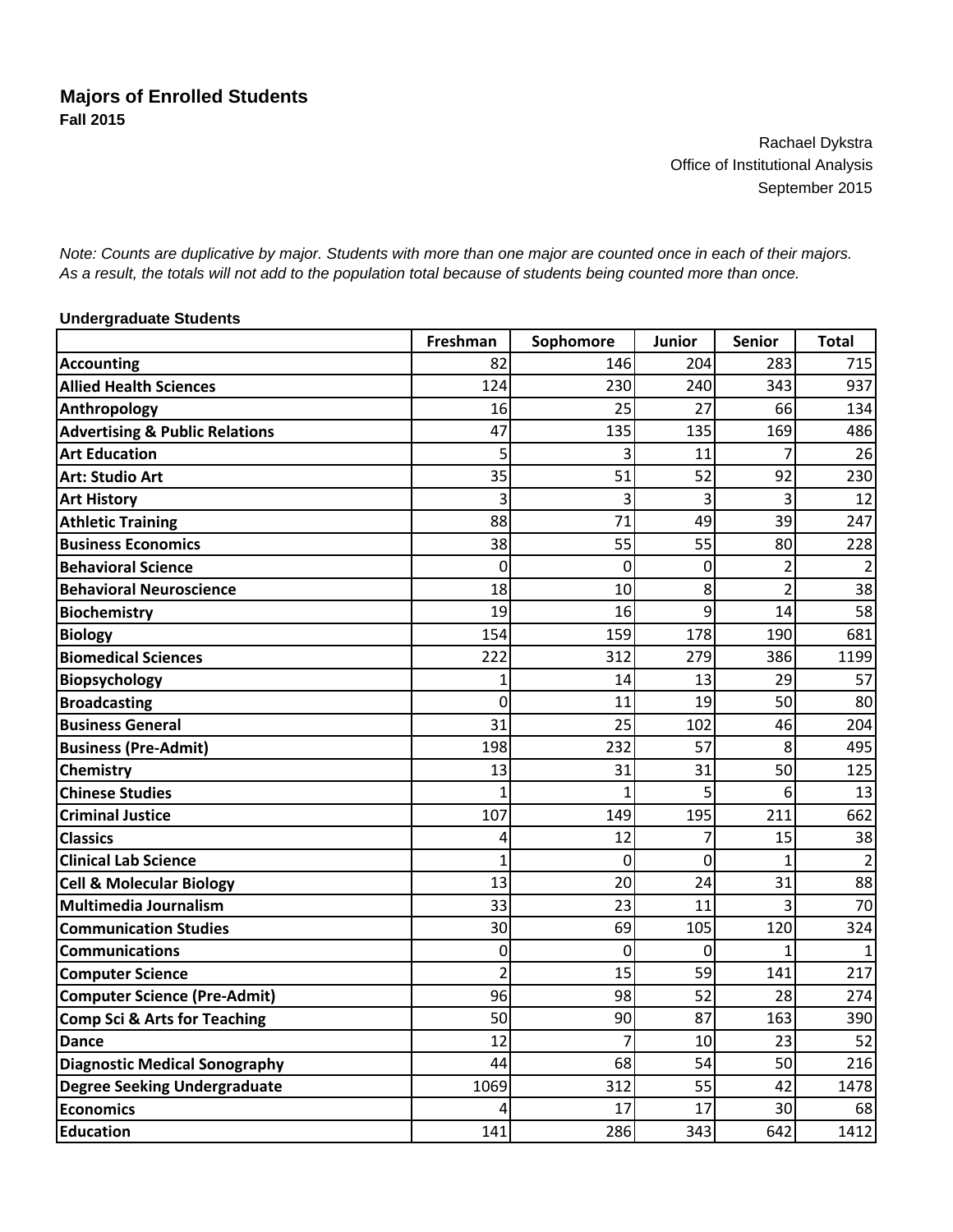|                                                   | Freshman         | Sophomore      | <b>Junior</b>  | <b>Senior</b>  | <b>Total</b> |
|---------------------------------------------------|------------------|----------------|----------------|----------------|--------------|
| <b>Engineering</b>                                | 0                |                | 1              | 12             | 15           |
| <b>Enginnering (Pre-Admit)</b>                    |                  |                | 1              |                |              |
| <b>Engineering, Computer</b>                      | 0                | 0              | 8              | 27             | 35           |
| <b>Engineering, Computer (Pre-Admit)</b>          | 40               | 40             | 21             | 8              | 109          |
| <b>Engineering, Electrical</b>                    | 0                |                | 5              | 50             | 56           |
| <b>Engineering, Electrical (Pre-Admit)</b>        | 38               | 49             | 30             | 12             | 129          |
| <b>Engineering, Interdisciplinary</b>             | 0                | 0              | 0              | 4              |              |
| <b>Engineering, Interdisciplinary (Pre-Admit)</b> | 53               | 16             | 4              | $\overline{2}$ | 75           |
| <b>Engineering, Mechanical</b>                    |                  | 0              | 8              | 117            | 126          |
| <b>Engineering, Mechanical (Pre-Admit)</b>        | 164              | 196            | 97             | 38             | 495          |
| <b>Engineering, Product Dsgn &amp; Mfg</b>        | 0                |                | 2              | 41             | 44           |
| Engineering, Product Dsgn & Mfg (Pre-Admit)       | 25               | 43             | 17             | 15             | 100          |
| <b>English</b>                                    | 63               | 122            | 142            | 276            | 603          |
| Entrepreneurship                                  | 7                | 19             | 15             | 5              | 46           |
| <b>Earth Science</b>                              | 2                | 3              |                | 15             | 21           |
| <b>Exercise Science</b>                           | 156              | 273            | 250            | 351            | 1030         |
| <b>Finance</b>                                    | 81               | 129            | 217            | 279            | 706          |
| French                                            | 3                | 6              | 14             | 20             | 43           |
| <b>Film Video</b>                                 | 72               | 78             | 65             | 93             | 308          |
| <b>Geology-Chemistry</b>                          | 2                | 2              | 4              | 0              | 8            |
| <b>Geology</b>                                    | 10               | 19             | 28             | 38             | 95           |
| German                                            | 2                | $\overline{2}$ | 4              | 10             | 18           |
| <b>General Management</b>                         | 35               | 47             | 23             | 20             | 125          |
| <b>Group Social Studies</b>                       | 31               | 55             | 70             | 161            | 317          |
| Geography                                         | 0                | 11             | 23             | 23             | 57           |
| <b>Health Communication</b>                       | 7                | 25             | 36             | 35             | 103          |
| <b>Health Information Management</b>              | 0                | 3              | 25             | 27             | 55           |
| <b>Health Professions</b>                         | 0                | $\mathbf 0$    | 0              | 8              | 8            |
| <b>Human Resources Management</b>                 | 12               | 21             | 28             | 9              | 70           |
| <b>History</b>                                    | 19               | 34             | 40             | 76             | 169          |
| <b>Hospitality Tourism Management</b>             | 38               | 108            | 139            | 173            | 458          |
| <b>International Business</b>                     | 36               | 59             | 46             | 56             | 197          |
| <b>Information Systems</b>                        | $\boldsymbol{0}$ | 5              | 25             | 61             | 91           |
| <b>Information Systems (Pre-Admit)</b>            | 24               | 38             | 46             | 23             | 131          |
| <b>International Relations</b>                    | 11               | 24             | 47             | 49             | 131          |
| <b>Integrated Science</b>                         | 10               | 19             | 30             | 61             | 120          |
| Journalism                                        | 1                | 8              | 17             | 22             | 48           |
| <b>Liberal Studies</b>                            | 6                | 26             | 105            | 152            | 289          |
| <b>Legal Studies</b>                              | 11               | 26             | 32             | 45             | 114          |
| Management                                        | 7                | 31             | 139            | 257            | 434          |
| <b>Medical Imaging/Radiation Sci</b>              | 0                | 1              | $\Omega$       | 0              |              |
| <b>Marketing</b>                                  | 90               | 189            | 235            | 301            | 815          |
| <b>Medical Laboratory Science</b>                 | 9                | 24             | 17             | 36             | 86           |
| <b>Mathematics</b>                                | 29               | 70             | 83             | 153            | 335          |
| <b>Music</b>                                      | 26               | 41             | 51             | 85             | 203          |
| <b>Non Degree Undergraduate</b>                   | 79               | 4              | $\overline{0}$ | $\mathbf 0$    | 83           |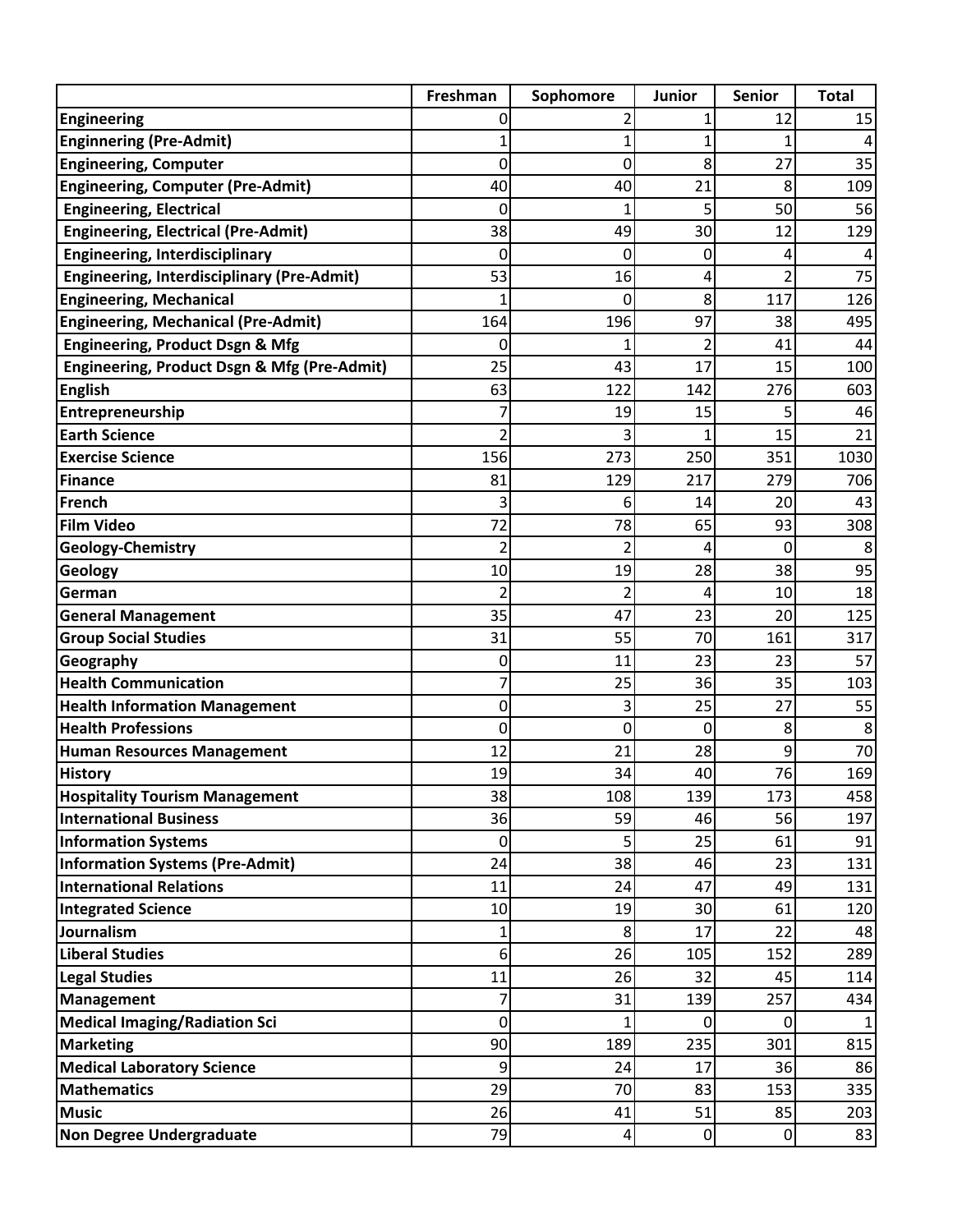|                                          | Freshman | Sophomore   | Junior       | <b>Senior</b> | <b>Total</b> |
|------------------------------------------|----------|-------------|--------------|---------------|--------------|
| <b>Natural Resources Mgmt</b>            | 20       | 38          | 69           | 87            | 214          |
| <b>Nursing</b>                           | 18       | 20          | 129          | 327           | 494          |
| <b>Nursing (Pre-Admit)</b>               | 360      | 243         | 109          | 62            | 774          |
| <b>Operations Management</b>             |          | 5           | 10           | 0             | 16           |
| <b>Occupational Safety/Health Mgt</b>    | 2        | 10          | 19           | 33            | 64           |
| <b>Public Administration</b>             | 0        | 0           | 1            | 1             | 2            |
| <b>Physical Education</b>                | 16       | 35          | 63           | 96            | 210          |
| Philosophy                               | 4        | 7           | 13           | 19            | 43           |
| Photography                              | 11       | 16          | 26           | 33            | 86           |
| <b>Physics</b>                           | 10       | 16          | 6            | 23            | 55           |
| <b>Political Science</b>                 | 26       | 45          | 37           | 65            | 173          |
| <b>Public and Nonprofit Admin</b>        | 8        | 37          | 79           | 90            | 214          |
| Psychology                               | 157      | 248         | 297          | 365           | 1067         |
| <b>Therapeutic Recreation</b>            | 11       | 37          | 40           | 56            | 144          |
| <b>Religious Studies</b>                 | 0        | 1           | 7            | 4             | 12           |
| <b>Radiologic &amp; Imaging Sciences</b> | 15       | 19          | 10           | 12            | 56           |
| <b>Russian Studies</b>                   | $\Omega$ | $\mathbf 0$ | $\mathbf{0}$ | $\mathbf{1}$  |              |
| <b>Radiation Therapy</b>                 | 28       | 31          | 26           | 25            | 110          |
| <b>Supply Chain Management</b>           | 16       | 48          | 89           | 91            | 244          |
| Sociology                                | 7        | 20          | 44           | 67            | 138          |
| <b>Spanish</b>                           | 14       | 32          | 36           | 64            | 146          |
| <b>Special Education</b>                 | 43       | 81          | 76           | 157           | 357          |
| <b>Statistics</b>                        | 9        | 27          | 32           | 59            | 127          |
| <b>Social Work</b>                       | 41       | 112         | 121          | 192           | 466          |
| <b>Theatre</b>                           | 8        | 12          | 10           | 13            | 43           |
| <b>Women and Gender Studies</b>          | 0        | 12          | 15           | 23            | 50           |
| Women, Gender & Sexuality Stdy           | 4        | 0           | 1            | 0             | 5            |
| <b>Writing</b>                           | 23       | 41          | 55           | 68            | 187          |
| <b>Pre-professional Preparation</b>      | 326      | 243         | 170          | 123           | 862          |

## **Graduate Students**

|                                     | <b>Certificate</b> | <b>Masters</b> | <b>Doctorate</b> |
|-------------------------------------|--------------------|----------------|------------------|
| <b>Accounting</b>                   |                    | 82             |                  |
| <b>Applied Behavior Analysis</b>    | 8                  |                |                  |
| <b>Biology</b>                      |                    | 35             |                  |
| <b>Biomedical Informatics</b>       |                    |                |                  |
| <b>Biomedical Sciences</b>          |                    | 15             |                  |
| <b>Biostatistics</b>                |                    | 35             |                  |
| <b>Business General</b>             |                    | 229            |                  |
| <b>Cell &amp; Molecular Biology</b> |                    | 39             |                  |
| <b>Clinical Research Trials Mgt</b> | 3                  |                |                  |
| <b>Communications</b>               |                    | 46             |                  |
| <b>Computer Information Systems</b> |                    | 76             |                  |